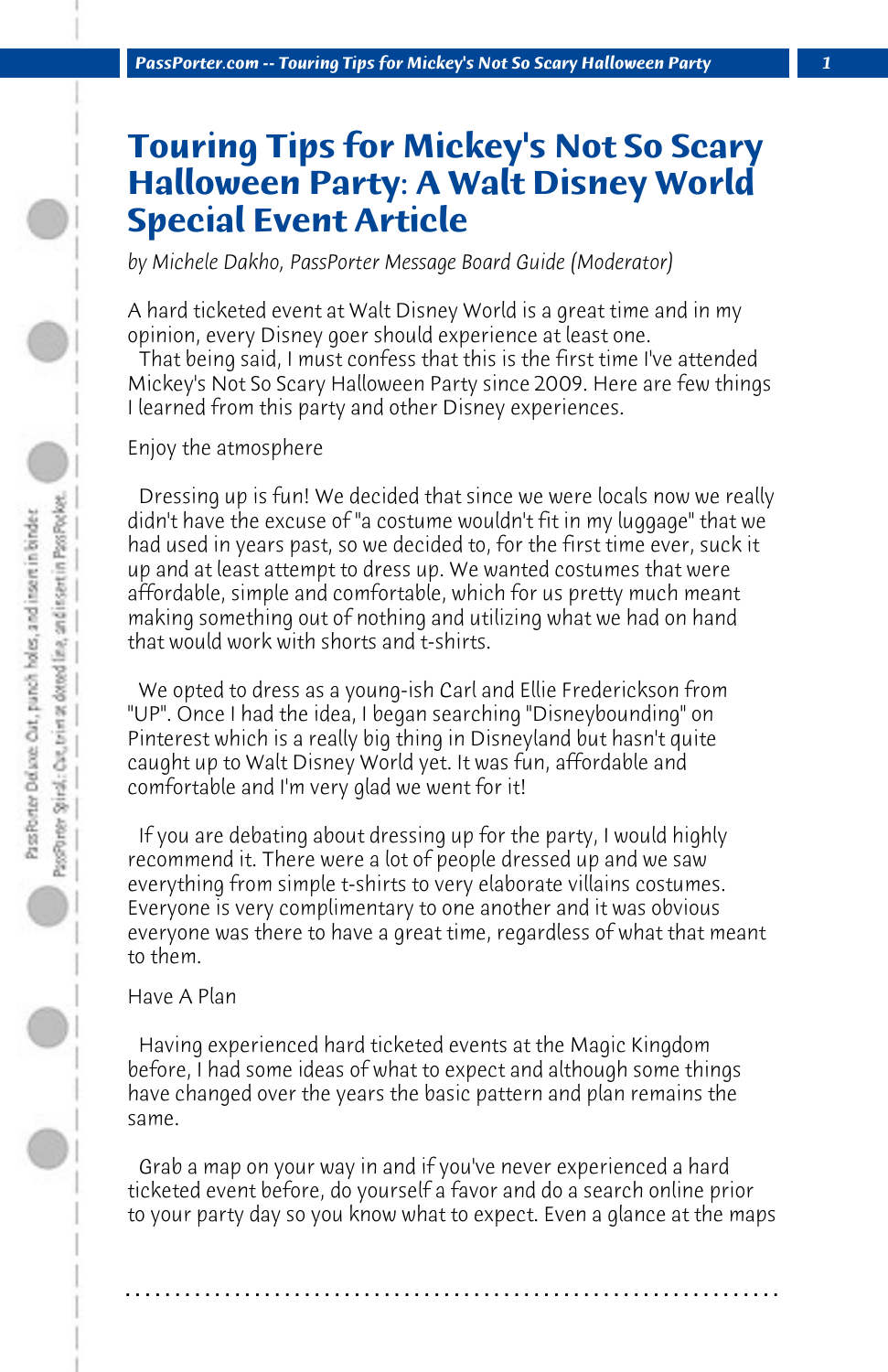from years past can help you get an idea of what might be offered and where you want to be when.

 This year, upon our entry into the park We were guided by several party costumed Cast Members to enter to the right of Tony's Town Square Restaurant, which is normally a blocked off location. That night the gates were open and there were Cast Members handing out the trick-or-treat bags that were included with our admission ticket as well as the first candy stop. Looking back, I see this probably greatly helped them clear out the day traffic from the park as they checked wristbands of party goers and it was nice to start the night off with candy right away, it wasn't actually until much later in the evening I realized I had missed my usual stroll down Mainstreet U.S.A.!

 Keep an open mind, even when best-laid plans go awry

 I know how these parties work, I prioritize and plan and execute my plan pretty darn well, or so I thought, until I found myself almost passed out on the sidewalk in the park and nearly faint with heat exhaustion. Ok, that might be a tad bit dramatic, but I have a point. My point is, I wanted to see the fireworks show from in front of the castle. I know there are projections and perimeter fireworks, etc. and I had my heart set on seeing them from the front of the castle.

 Since I was famished and it was nearing fireworks time we found ourselves running to Pinnochio's in Fantasyland because it was the last quick service opened and was closing in literally 6 minutes. (To hear my rant about food, read the next point) I argued with my husband relentlessly about getting a spot in front of the castle while he literally shoved chicken fingers down my throat to keep me from passing out.

 Three minutes prior to the start of the fireworks my nightmare became a reality, the flanks of the castle were already blocked off for the fireworks and we wouldn't be able to get through, there was NO way I was seeing the fireworks from the front. As I almost had a Veruca Salt sized meltdown, my husband continued to caffeinate me and guided me over to the fence by the Seven Dwarves Ride, facing the carousel. I was still pouting about my stupid hypoglycemia when the fireworks started and then my attitude changed from Grumpy to Happy REAL quick. The view of these fireworks between Beast Castle and Cinderella Castle is BREATH TAKING. The entire sky lights up all around you and when the perimeter fireworks go off you literally feel like you're in a ring of fire.

 My point to this story is, think outside the box and be open to new experiences. Had I gotten my way and made it to the always over crowded front of the castle, I would have missed the amazing

**. . . . . . . . . . . . . . . . . . . . . . . . . . . . . . . . . . . . . . . . . . . . . . . . . . . . . . . . . . . . . . . . . .**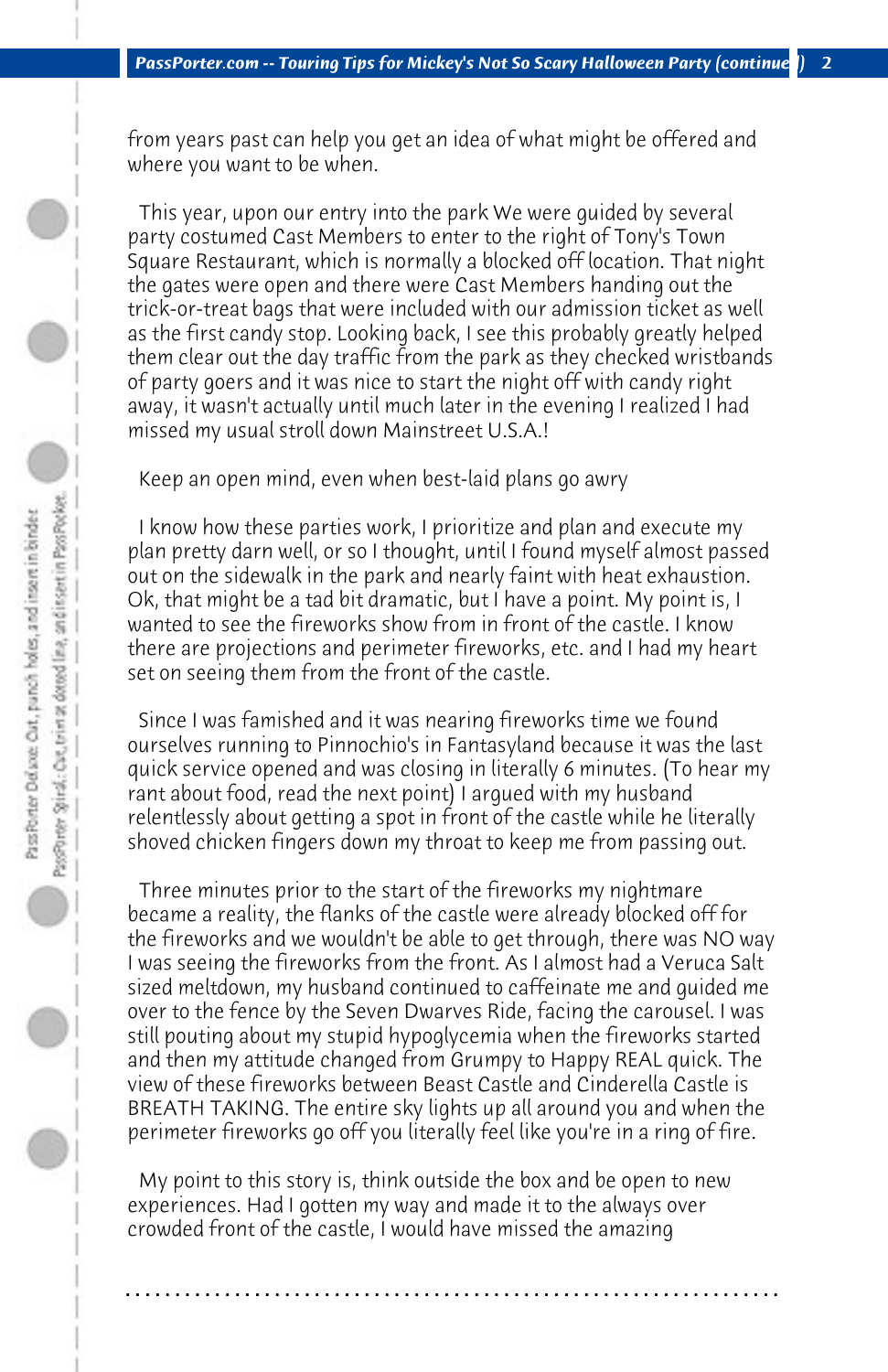experience that lies right behind it!

 Make food a part of your plan

 The dining situation during hard ticketed events has always been a point of contention for me! The dining venues aren't in full swing, and in fact you'll be hard pressed to find a chicken finger come 10 p.m. in fact and I think that's ridiculous. I realize there's lots going on and many people don't want to stop to eat but sometimes you need a bit of sustenance as you're running from one character to the next. Particularly those of us who spent the day getting our costumes ready an didn't have time to eat at home before the drive to the party. And those of us who ran in and started having fun instead of walking right in and stopping to eat.

 You will get hungry, you need to have some sort of food in your plan, note the times for quick service on your party map before you wander too far! Most of them close at 8p.m. and it'll be past that before you even realize it. Plan ahead for food or be prepared to suffer the consequences of your sugar buzz by midnight from dipping into your candy supply!

 Do a little leg work to save your legs a lot of work!

 I said it before and I'll say it again, do your research! There were many frustrated parents dragging their tired small children around to get to a particular experience. Many of them passed us multiple times during their search, which was increasing both their fatigue and their frustration.

 It was evident that many, many, many of the Cast Members weren't prepared for the party crowd and weren't sure about how and where to direct people, answer questions, etc. I understand many employees are seasonal and this was perhaps their first experience working the party but to me, "I don't know" is never an acceptable answer.

 I will say the majority of the Cast Members tried to quickly search their reference book to find the answers people were looking for, which was very nice, but I noticed a lot more of that referencing than you would experience on a normal day in the park. I mention this to remind you that the Cast Members are human, as are you. So if you want to make the most of your time during a hard ticketed event, know the lay of the land and what to expect and when so you don't waste valuable time asking for directions, or walking in circles!

*About The Author: Michele is an Authorized Disney Vacation Planner with*

**. . . . . . . . . . . . . . . . . . . . . . . . . . . . . . . . . . . . . . . . . . . . . . . . . . . . . . . . . . . . . . . . . .**